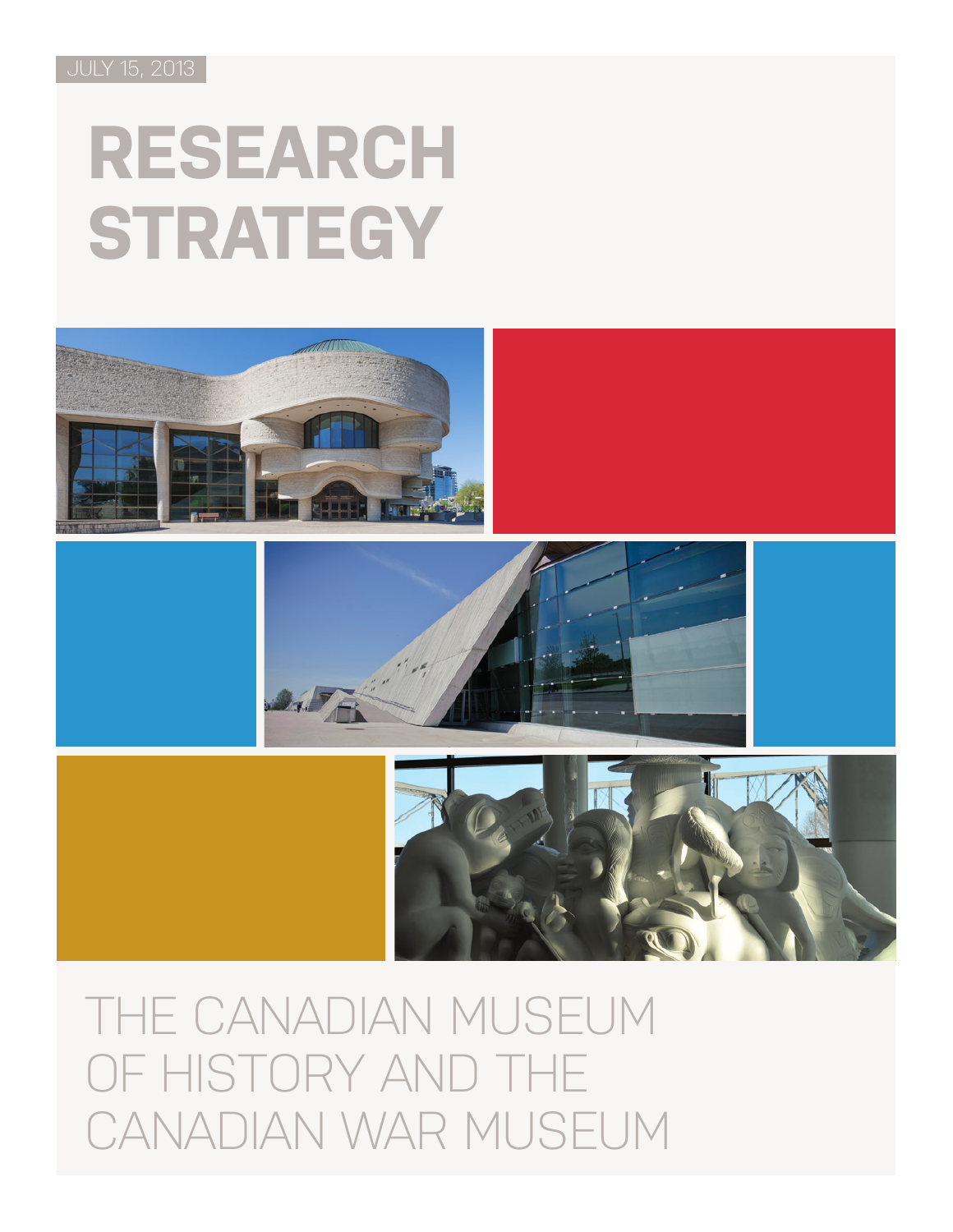## Executive Summary

This is the first joint Research Strategy that the Canadian Museum of History and the Canadian War Museum have ever produced. It provides a clear, flexible framework to guide research activities at both museums over a ten-year period. It was developed after broad internal and external consultation. It was also developed in consideration of the essential role played by research – now, and in the past – in the lives and prospects of both museums as unique, irreplaceable stewards of the country's past.

It identifies a set of research principles that will guide work at both museums, and nine main areas of activity, grouped under three broad headings. It also takes into consideration the role of national museums at the federal level in helping Canadians understand the history of their country.

#### **A. Meaning and Memory**

- 1. Museological Leadership
- 2. Memory and Commemoration
- 3. Contemporary Canada

#### **B. First Peoples**

- 1. The Changing North
- 2. Aboriginal Histories

#### **C. Compromise and Conflict**

- 1. Power and Politics
- 2. Population Movements and Settlements
- 3. Canada and the World
- 4. Cultural Expression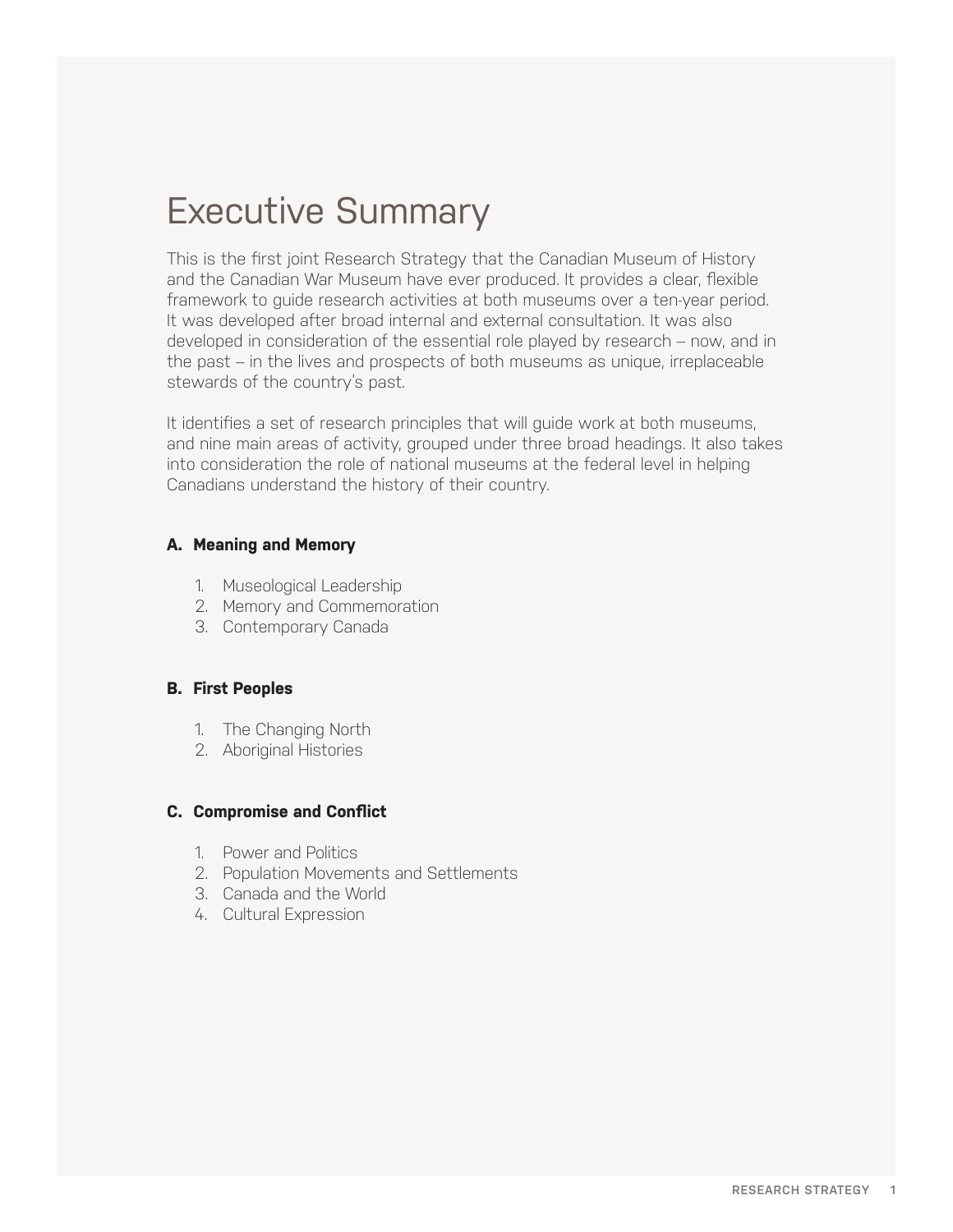## A Working Definition of Research

The Museums consider research the systematic investigation – of sources, materials, methods, or theories – to create new knowledge and new understandings in areas of professional interest. This includes the history and cultural heritage of Canada, and the ways in which such subjects are maintained, interpreted, or shared by the Museums in their capacities as public institutions.

## **Background**

The Canadian Museum of History is descended from the National Museum of Canada and the earlier Geological Survey of Canada. Research remains a core corporate activity of both it and the Canadian War Museum, central aspects of near-encyclopaedic Canadian history mandates. Research provides the essential basis for collecting and preserving the national collections. It helps interpret them to Canadians, spreading knowledge and stimulating discussion of a shared past. Research is critical to the Museums' reputation, impact, and influence. Its intelligent pursuit demands deep expertise, passion, and excellence in outcomes. It also demands planning and responsible management, and clarity of choice. Finally, research plays a critical role in linking both Museums to a national network of partners and affiliates.

The Research Strategy coordinates and focuses research at both Museums. In developing it, the Museums, for the first time, reviewed their research opportunities and challenges jointly, comprehensively, and for the long-term. The result provides a clear but flexible framework to guide research activities for approximately the next ten years. It establishes strategic direction and priorities, as well as objectives and selected examples of measurable outcomes. Finally, the Research Strategy will enable the Museums to better concentrate talent, effort, and resources; to gauge and manage progress; to explore and develop a national partnership network; and to share results.

In fall 2011, the President and CEO asked senior staff to produce a document that would coordinate activities, identify opportunities, and focus additional attention on Canadian history in the Museums' research profile. The Research Strategy was also intended to complement two other ongoing corporate efforts: a Partnership Strategy, and a Public Engagement Strategy. It has also occurred against the backdrop of substantial organizational changes at both Museums in 2012-2013.

## Process

Please see Appendix A, "Process and Principal Contributors."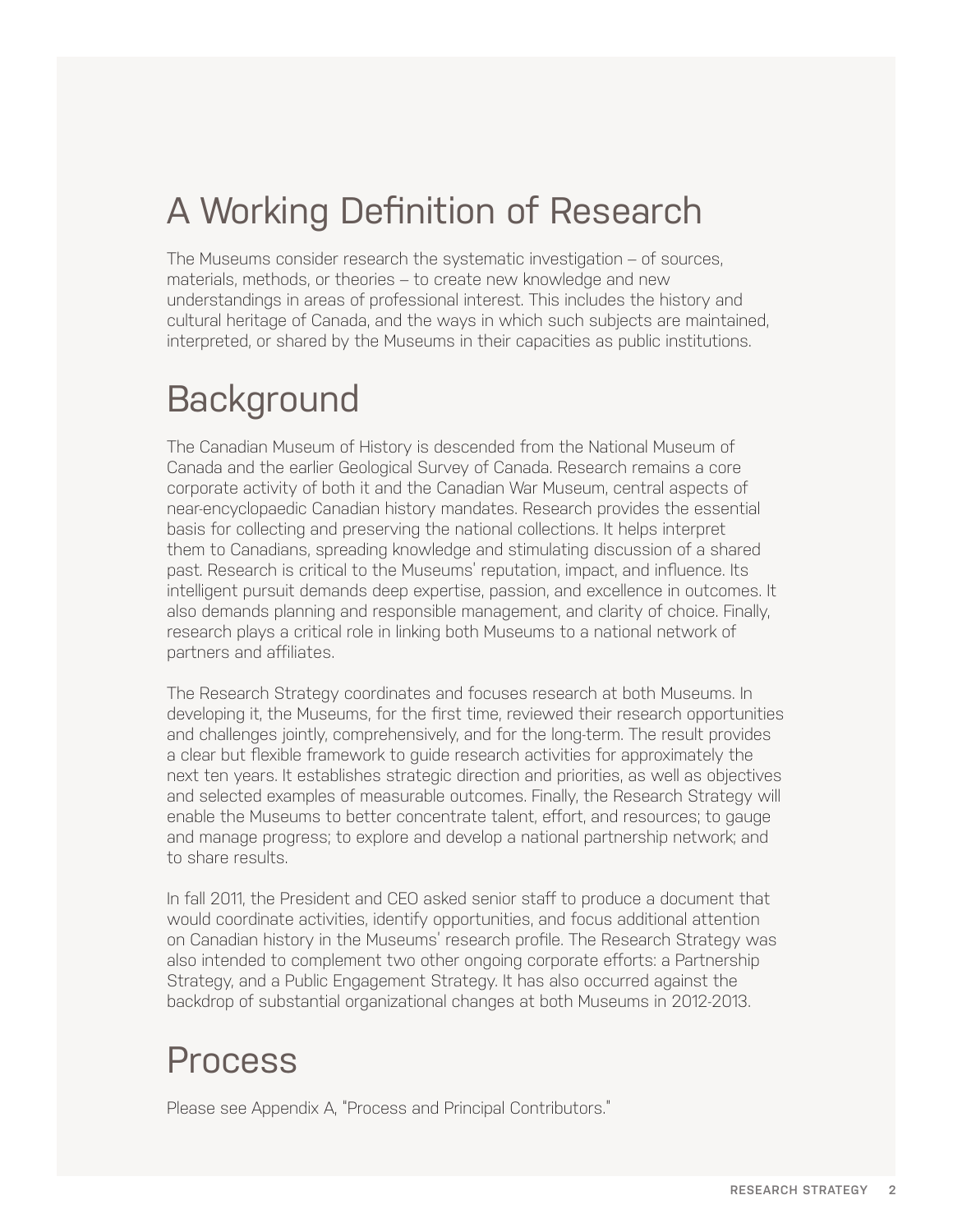## **Principles**

Strength in research is both a foundational element of the Museums' work, and a key component in public trust, institutional support, and visitor engagement. Through research excellence and innovation, the Museums operate – and are seen to operate – as responsible, valued contributors to civil society. Research engages and informs audiences, strengthens capacity, and stimulates public interest. It depends upon interdisciplinary work across and amongst professions and peer networks, and leverages specialist knowledge into media, the arts, audience development, public culture, and education. In creating and disseminating knowledge, or in offering or encouraging new perspectives, the best research helps explain Canada (and the world) to Canadians in honest, creative, and open dialogue with themselves. Research supports institutional priorities and is always linked to short- or long-term public outputs.

The Research Strategy has been guided by the Museums' awareness of their privileged position as trusted public institutions, by a deep and historic commitment to research, and by a determination to remain flexible, but focused, in the face of change or opportunity. The Museums' research approach adheres to the following broad principles. These recognize the intrinsic challenge and complexity of research, as well as its necessity and multiple uses. They also recognize vital, if less tangible, factors such as ingenuity and diversity of voice, and the type of working culture – trusting, generous, multidisciplinary – essential to its successful pursuit. These principles are:

#### *Accountability*

The Museums are public institutions with demonstrable, transparent accountabilities. Museum research is measurable and responsible within this framework, both internally – to colleagues or peers – and externally – to visitors, partners, or supporting agencies. Accountability is welcomed, shared, and regularly reviewed.

#### *Relevance*

Research helps define the Museums as learning institutions, meaningful and relevant to Canadians. It creates, encourages, and shares new knowledge and new understandings. Research embodies an active dialogue, a relentless curiosity, between present and past. It is creative, courageous, and responsive, broadening or deepening its capacities in light of new challenges or new possibilities.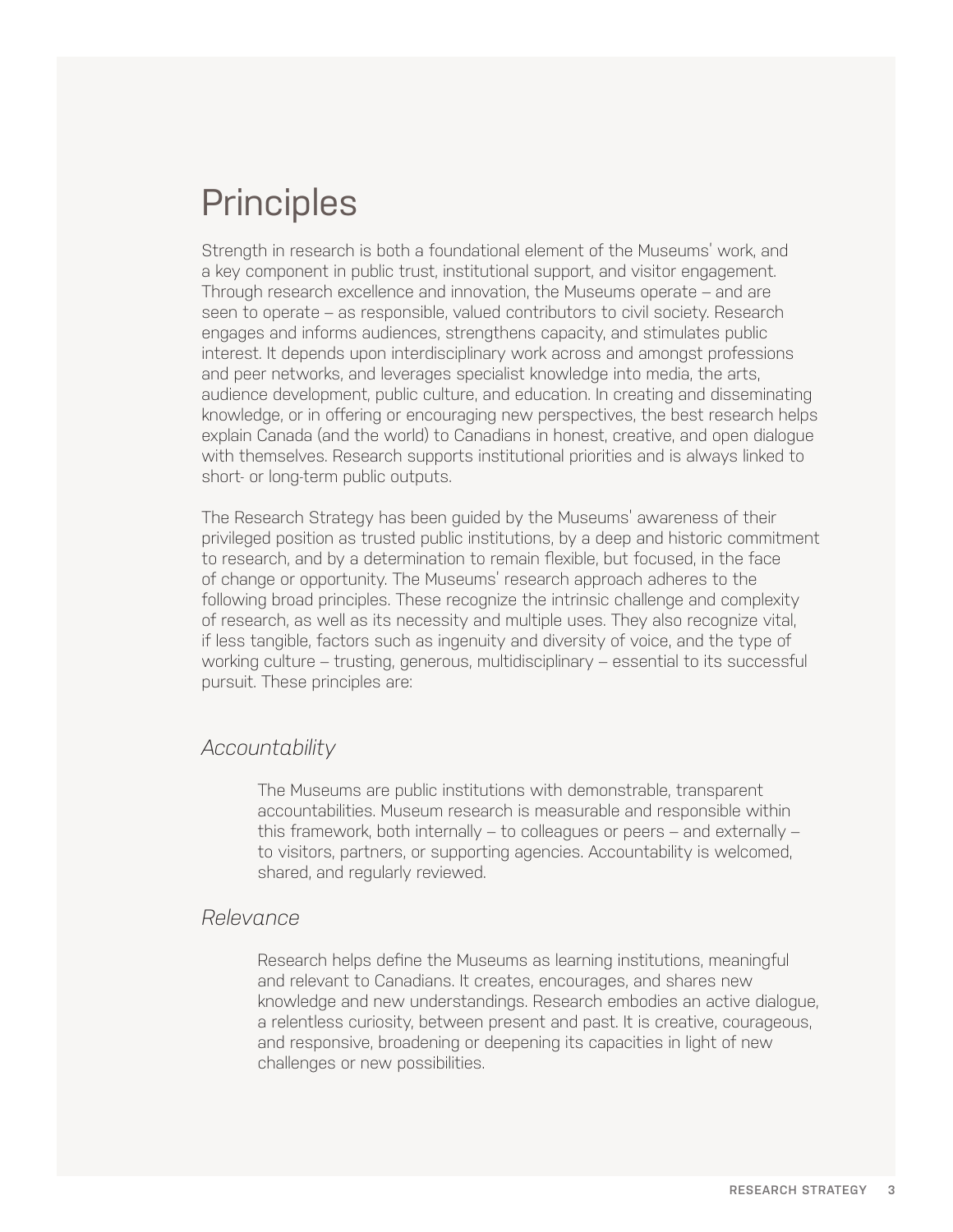#### *Inclusiveness*

Museum research respects, explores, and reflects the diversity of human experience, opinions, and modes of inquiry in Canadian history. It welcomes complexity and contingency. Its broad narratives and specific voices are equally essential, and mutually reinforcing. Inclusiveness in research is both an attitude, or patterns of thought, and a commitment, or patterns of behaviour.

#### *Credibility*

Museums are trusted, valued, and supported largely because of the excellence, reliability, and impartiality of their research, and their responsible stewardship of stories and collections. Their leadership and reputations derive from credibility: authority and authenticity, infused with openmindedness and civic engagement.

## Strategic Priorities

Strategic priorities for research will inform resource deployments, organizational structure, and Museum outputs for the next ten years. They will also influence the ways in which Canadians experience or respond to the Museums as public institutions.

They do not constitute an exhaustive list of Museum research, the richness and complexity of which will always include smaller, shorter-term, or time-urgent projects in response to unique opportunities, associations, or changes. They also overlap and inform one another, with subjects and approaches shared across issue areas. They do, however, demonstrate the Museums' intention to communicate and plan for specific and substantial efforts in these areas, and a determination to measure progress against those objectives listed against each priority. Strategic priorities equip the museums with a clear, defensible tool for responsible decisionmaking and resource allocation. They also focus the Museums' diversity of efforts on long-term projects that permit capacity building, fund-raising, deep research, and innovation. The Research Strategy identifies three areas of concentration, and nine activity centres.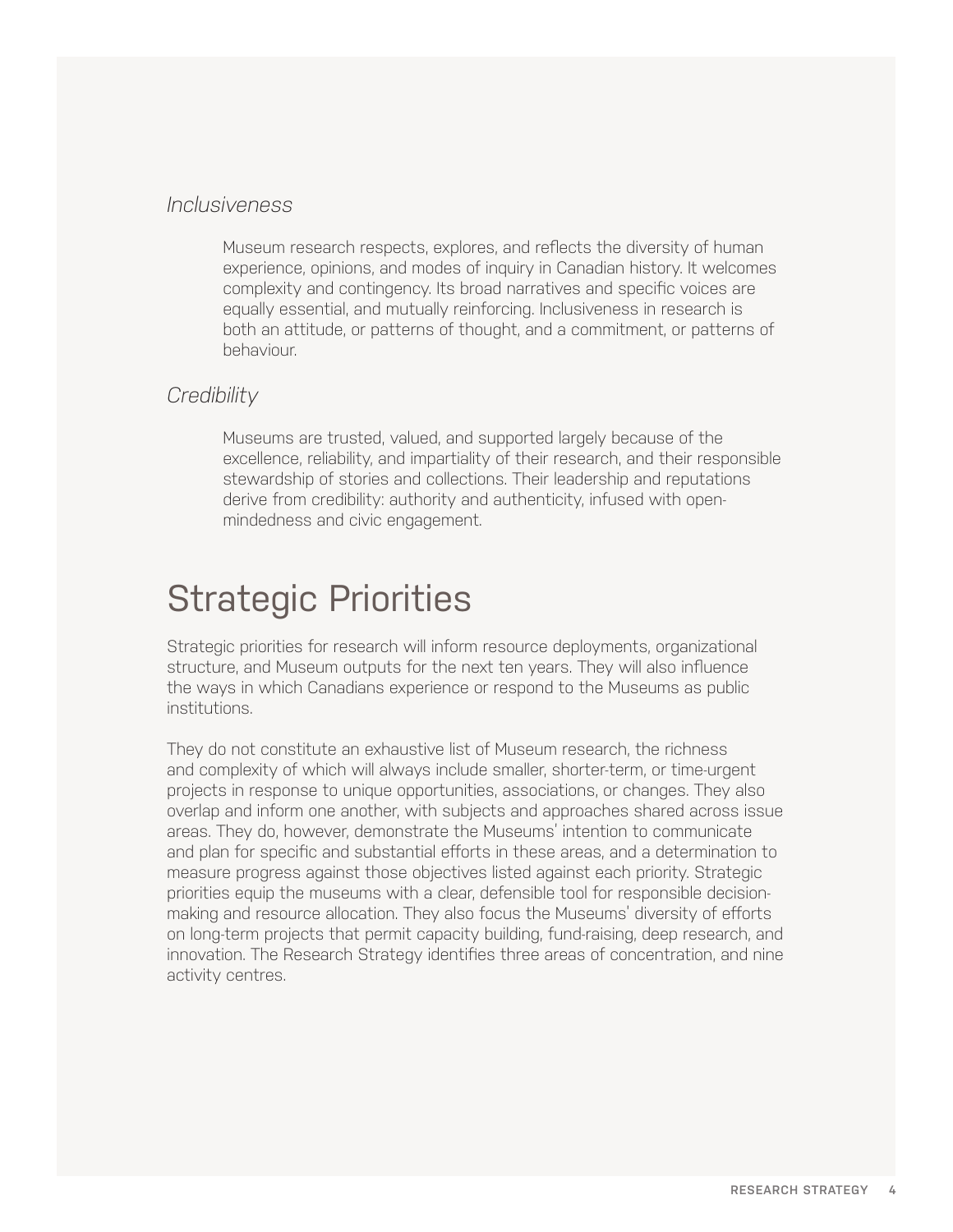#### *A. Meaning and Memory*

This theme has a distinctly contemporary focus. It examines events and ideas that have shaped Canada and Canadians since the early twentieth century, and how these and older issues are examined or commemorated. It also develops the Museums' leadership role in core aspects of their museological mission.

- 1. Museological Leadership
- 2. Memory and Commemoration
- 3. Contemporary Canada

#### *B. First Peoples*

This theme recognizes the centrality of First Peoples to Canada's past, present, and future, and promises to broaden and deepen research in this area. Specifically, it encompasses the multiplicity of Aboriginal narratives and accomplishments, and the nature of lived experience and encounters, with particular emphasis on Canada's Arctic and sub-Arctic regions.

- 1. The Changing North
- 2. Aboriginal Histories

#### *C. Compromise and Conflict*

This theme explores Canadians moving, managing, or mobilizing in response to change, upheaval, or opportunity. Population movements, including immigration, feature prominently here, as do patterns of power, political engagement, the land, community building, and economics. It encompasses both compromise and conflict, and the ways in which these have shaped identities and modes of cultural expression. It links Canada to the world, and the world, across both time and place, to Canada.

- 1. Power and Politics
- 2. Population Movements and Settlements
- 3. Canada and the World
- 4. Cultural Expression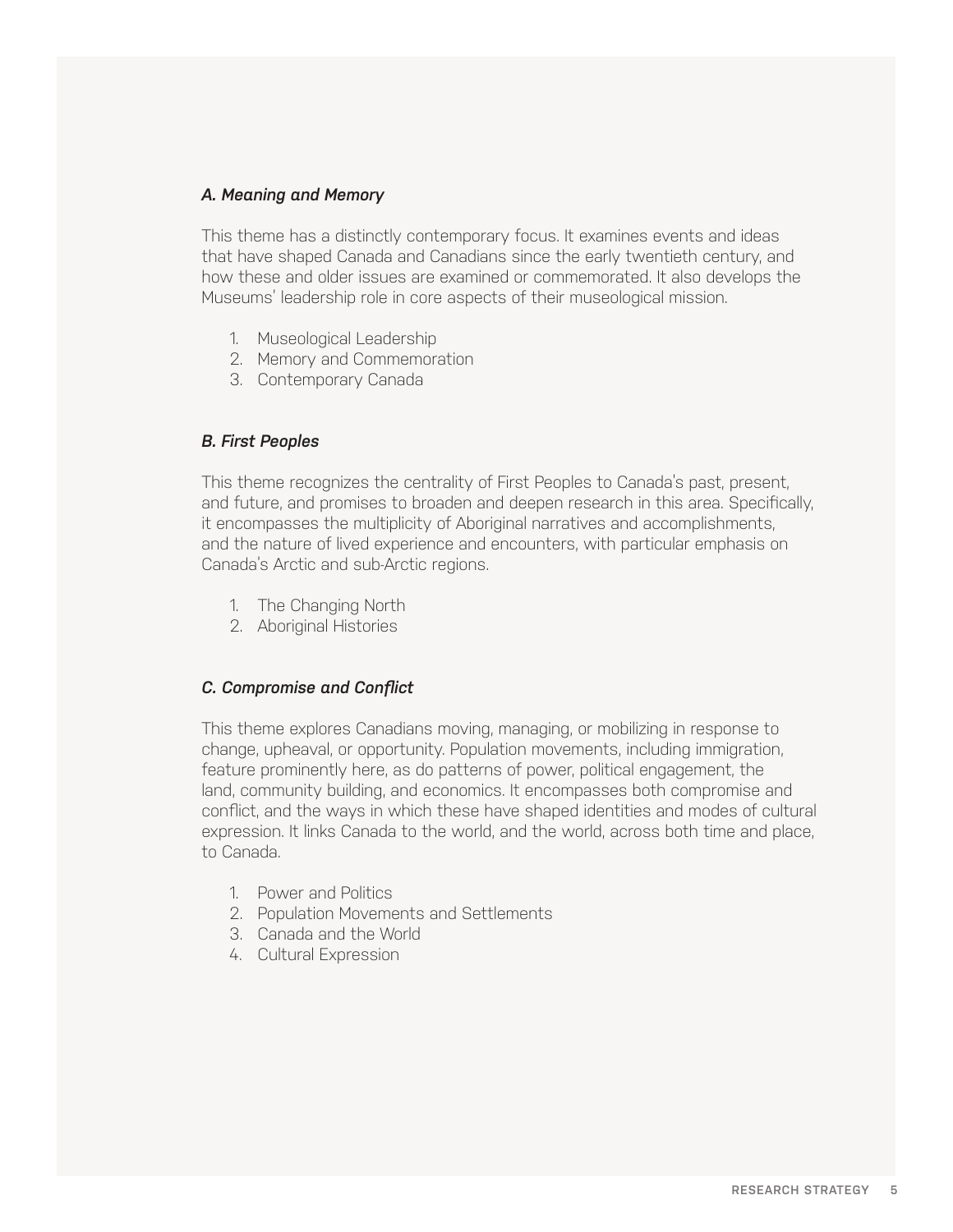## **THEME A: MEANING AND MEMORY**

1. Museological Leadership

## **Subject**

**To deepen and share museological knowledge, research, and best practices**

## **Why?**

Both Museums are uniquely positioned to exercise responsible leadership roles in Canadian museology. They can leverage experience, capacity, reputation, and relationships into critical explorations of audience engagement, interpretation, collections management, exhibition development, and other subjects.

With the advent of two new federal museums the creation of partnership and affiliate networks, and greater emphasis on public outreach, the Museums can also act as conduits of learning and awareness between and among institutions of public culture. Such functions are critical to the Museums' continued success.

## **Objectives**

The Museums will encourage a systematic, collaborative approach to the conduct and dissemination of museological research and innovation. They will codify and share best practices within a "centre of excellence" framework. Ideas and products will be critiqued at the development stage by multidisciplinary, visitorcentred teams. This work will emphasize continuous learning, responsible stewardship, and public access to research and collections. Objectives include:

**1.** *A transparent research policy.*  The Museums' existing research policy is a quarter century old. Its revision will provide clarity, practical guidance, and a framework for reviewing progress.

#### **2.** *Early, flexible creative development of key projects.*

Museum efforts (e.g., exhibitions, web sites, or multimedia) will benefit from earlier, multidisciplinary input. Open, regular development cycles will speed projects and improve content. They will also normalize patterns of critical comment and approval, and encourage shared ownership of projects.

**3.** *Expertise in visitor encounters with exhibitions and new media.*  Public comfort with personal media is both opportunity and challenge. It demands deeper research and developmental flexibility, in addition to the project-specific strengths each Museum has tentatively developed.

- Consistent sharing of research, experience, and best practices
- Creation of a permanent, multidisciplinary testing lab (e.g., prototyping) for internal use, and sharing with the public
- A bi-annual symposium on exhibition development and collaboration
- A fellowship or internship program for emerging museum professionals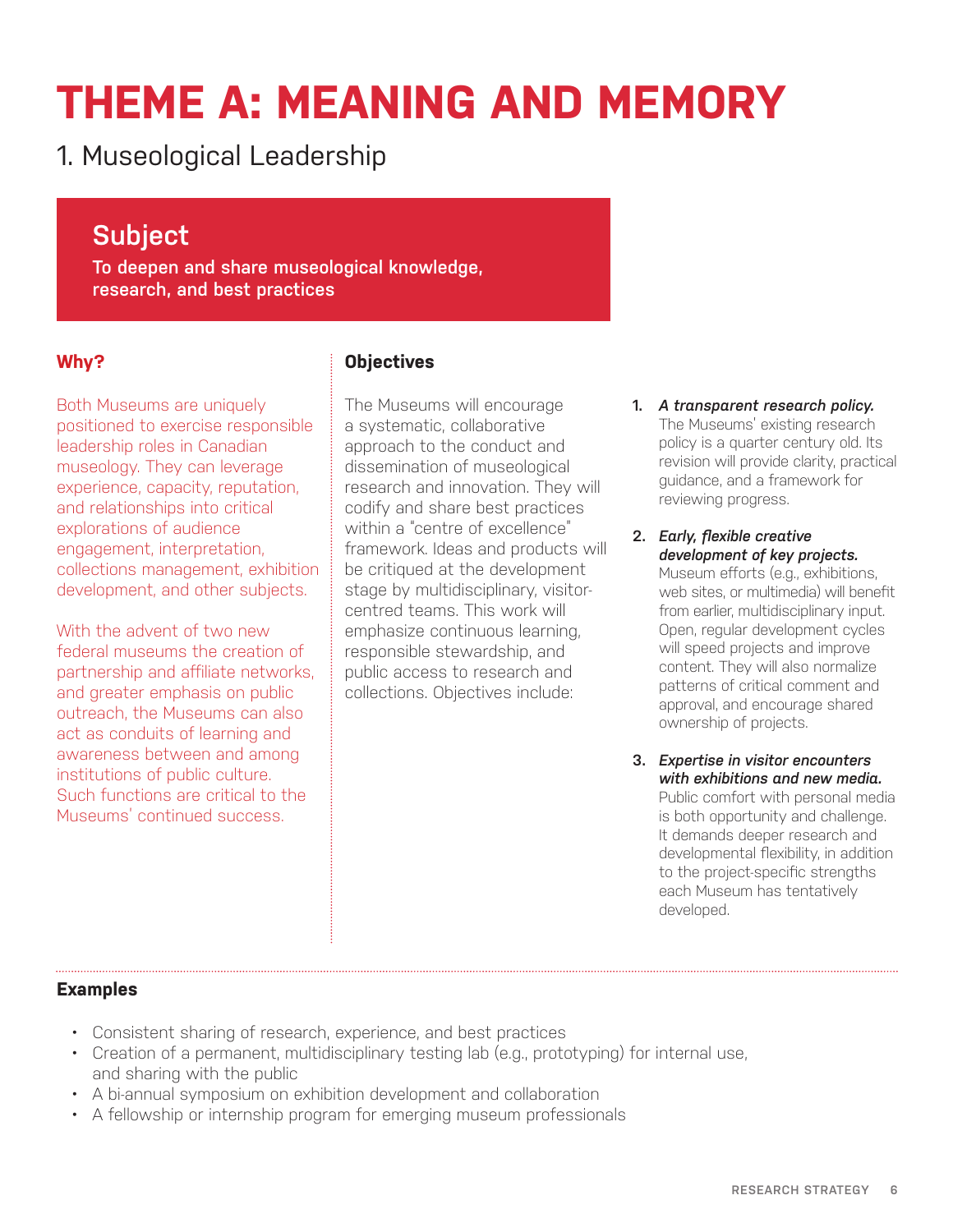## **THEME A: MEANING AND MEMORY**

2. Memory and Commemoration

## **Subject**

**The memories and histories of decisive events and difficult subjects that are of national significance to Canada**

## **Why?**

Upcoming major anniversaries provide the Museums unique opportunities to play constructive, leadership roles in helping Canadians remember a shared and sometimes difficult past, and to see decisive events from multiple perspectives. These are complex, rewarding challenges.

By facilitating personal and community histories, by using material culture in creative ways, and by working with a broad range of partners, the Museums can use dramatic events to stimulate memory, explore competing narratives, and raise historical literacy (e.g., the recent 1812 exhibition or the current Confederation project).

## **Objectives**

Over the next ten years, the Museums will present public histories of several nationally significant events. These are large, multi-year initiatives with multiple partners and overlapping layers of activity. The Museums will encourage the discovery and sharing of diverse views and fresh historical perspectives. They will also present honestly, but respectfully, for public understanding issues of contention or debate, and stimulate contemporary discussion of important historical subjects. Its main objectives are:

- **1.** *The 150th anniversary of Confederation.* This work, to conclude in 2017, includes exhibitions, collections, and public programs, and links to other federal initiatives on the "Road to Confederation". It also embraces multiple views of what it means, and has meant, to be Canadian.
- **2.** *The First World War (100th) and Second World War (75th) anniversaries.* These multi-year projects overlap, concluding in 2018 and 2020 respectively. They include major, high-season exhibitions and off-site programs.
- **3.** *Using selected commemorations to explore concepts of myth, memory, and nation.* These opportunities will focus attention on key events, explore diversity, and interpret difficult subjects.

- The 1867, *Empress of Ireland*, and Terry Fox projects (CMH)
- First and Second World War and Korean War projects (CWM)
- Deliberate exploration of traumatic pasts (e.g., Africville or residential schools)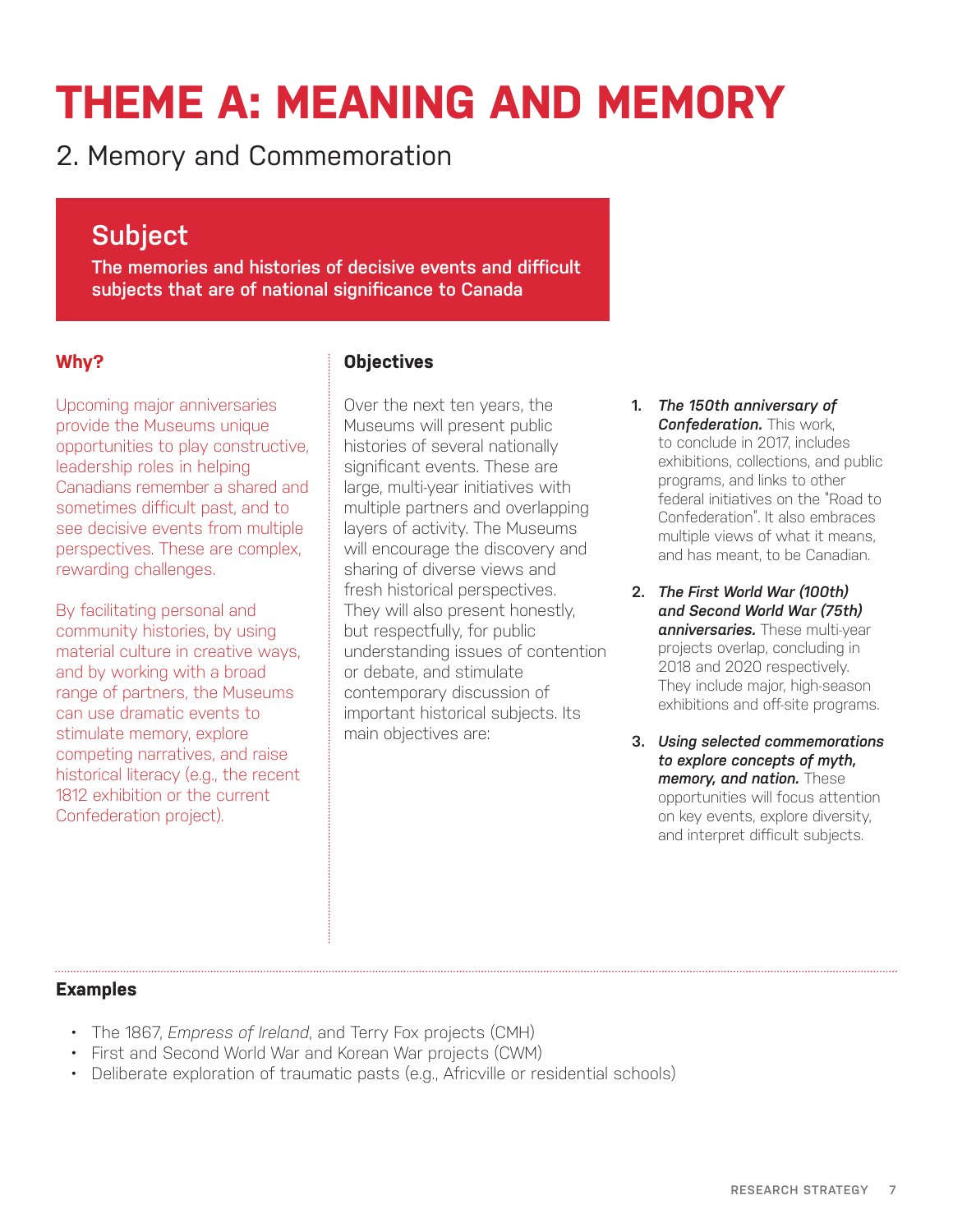## **THEME A: MEANING AND MEMORY**

3. Contemporary Canada

## **Subject**

**Everyday life in contemporary Canada (Canadian history in living memory)** 

### **Why?**

Neither Museum documents or studies systematically everyday life in contemporary Canada, defined loosely as Canadians' lived experience. But the period has been one of accelerating change, dramatic impact, and reshaped identities. Current trends in popular culture (e.g., globalized entertainment or instantaneous communications) highlight the magnitude of centennial difference.

The Museums are uniquely placed to generate perspective and deep understanding of such complex or unsettling change. This socially responsible, proactive role – vital to cultural institutions – enables diverse audiences to find themselves in broader narratives. It is also an obligation: assisting future Canadians to understand their past, and our present.

## **Objectives**

Social media, strong collections, and new technologies will facilitate documentation of today's Canada for the appreciation of tomorrow's. Stories that reflect diverse experiences and that move beyond stereotypes will connect contemporary audiences to the Museums, welcoming their engagements and opinions. Oral histories and electronic outreach are among those techniques promising disproportionate positive impact. It is also critical to draw on recent research demonstrating Canadians' personal and family connections to history. Objectives here are:

- **1.** *Chart the personal impact of social movements and public policies.* This explores social and political change at the individual and community levels. Multicultural policy, the welfare state, the cooperative movement, and environmentalism are topics.
- **2.** *Document the evolution of national identity since the 1940s*. Grassroots initiatives and political policies in this era encouraged the recognition of a distinct Canadian voice (or voices) in many fields. Canadians adopted, and debated, the elements and symbols of national identity, or rejected nationalism altogether.
- **3.** *Explore the realities of contemporary life for Canada's First Peoples.* This theme explores Aboriginal Peoples' cultural engagements with modernity, environmental change, and globalization, evolving concepts of tradition, political mobilization, and new avenues of social expression.

- Canadian responses to the welfare state
- Expo 67 and competing nationalisms in the 1960s
- Popular mobilization in Aboriginal communities
- Targeted oral history projects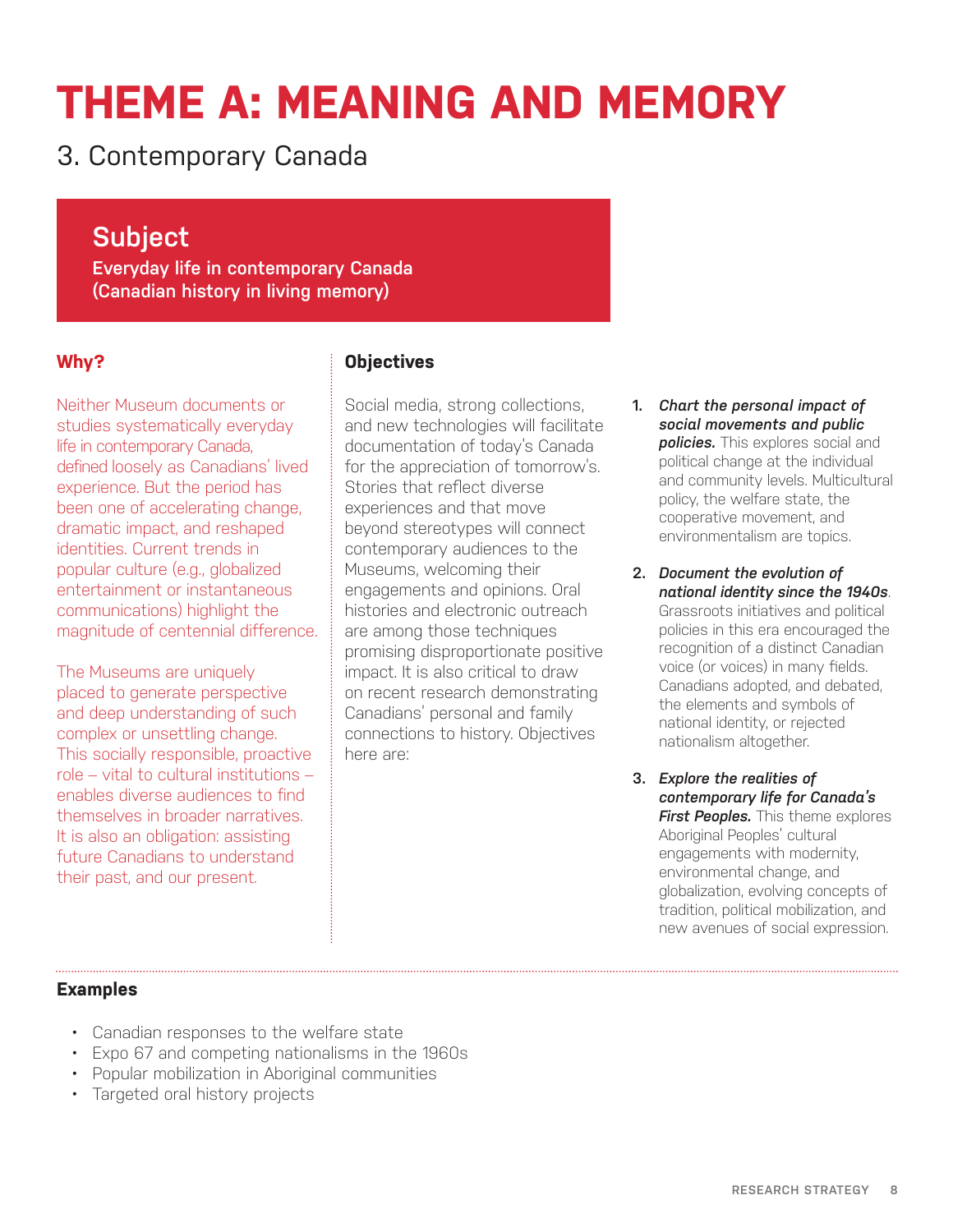## **THEME B: FIRST PEOPLES**

## 1. The Changing North

## **Subject**

**The importance to Canadian history and identity of Arctic and sub-Arctic peoples, cultures, and experiences** 

## **Why?**

The Museums' research helps to contextualize and understand the impact of rapid change in Canada's North, especially for Inuit, Canada's fastest-growing demographic. Trade, administrative devolution, scientific exploration, communications, international security, and global warming (the latter felt disproportionately in the world's Polar Regions) affect Northern perspectives of land, identity, and traditional knowledge.

Rich, unique Northern experiences and expressions, explored within and alongside larger dialogues of economics, sovereignty, or environmental stewardship, are timely, essential contributions to intercultural relations and the North's future prospects.

## **Objectives**

The Museums will leverage traditional research and unparalleled collections strengths in Arctic archaeology, ethnology, military history, and art into creative ways of exploring and documenting this shifting human ecology, in partnership and collaboration with Northern peoples, communities, and colleagues. There are three principal objectives:

- **1.** *Enhance or develop local partnerships.* The development of northern museums and heritage networks presents the Museums with unprecedented opportunities for sharing or enhancing expertise, collections, and capacity, locally and nationally.
- **2.** *Explore the regional impact of federal governmental initiatives*. Northern peoples, cultures, and identities have been dramatically affected by governmental initiatives from the South, including Arctic exploration, economic penetration, sovereignty protection, and national security.
- **3.** *Examine changes in traditional knowledge and cultural practices.*  Arts, crafts, and other forms of cultural expression have evolved, in part, as strategic responses to modernity, globalization, and historical patterns of intercultural exchange. Collections research and interpretation will help situate such knowledge and practices against the backdrop of broader societal and environmental change.

- Research links and knowledge sharing with selected Northern partners
- The continuing impact of Arctic exploration and national security on northern life
- Northern artistic expression as responses to social, economic, or political change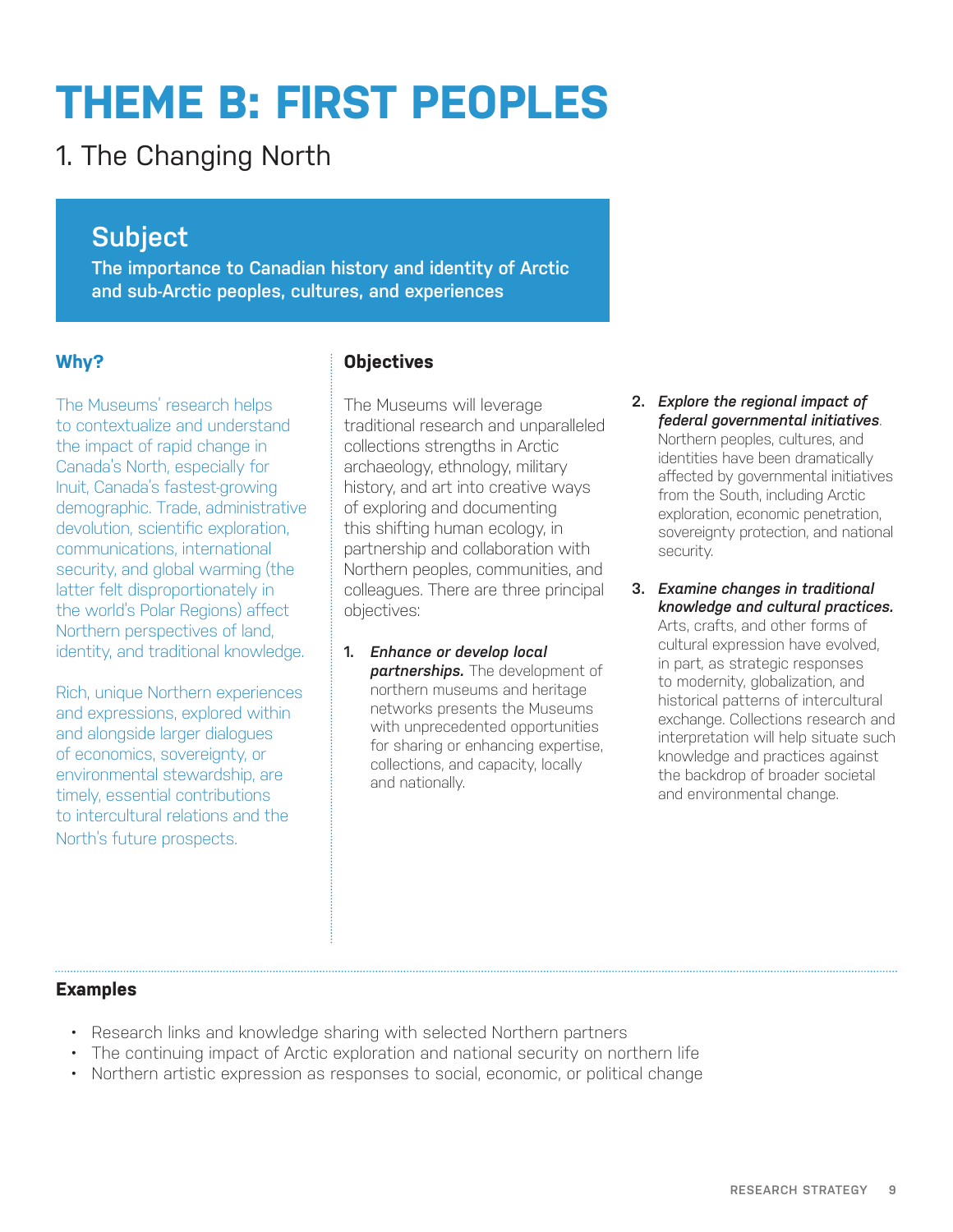## **THEME B: FIRST PEOPLES**

## 2. Aboriginal Histories

## **Subject**

**Knowledge, professional practices, and collections related to the history and presence of Canada's Aboriginal Peoples**

## **Why?**

The histories and cultures of Aboriginal Peoples are central to all Canadians' understanding of their shared past. Respectful exploration of the interwoven, often difficult, histories of Aboriginal and non-Aboriginal Peoples is a responsible, timely contribution to contemporary Canada, and to global understanding of Aboriginal Peoples.

The quickening pace of social change amplifies the urgency – and utility – of museum research and community engagement in the coming decade. In addition to its academic, interpretive, or stewardship functions, such work will also address issues of social responsibility, building upon, in particular, the Canadian Museum of History's strengths, capacities, and institutional experience with First Peoples.

## **Objectives**

There are four principal objectives in exploring and sharing Aboriginal narratives. These will be pursued in the context of multi- and interdisciplinary work, community engagement, appropriate forms of consultation, and continued awareness of the importance and sensitivity of the Museums' efforts to Aboriginal Peoples.

- **1.** *Represent Aboriginal histories and cultures within broader Canadian narratives.* Researchbased public products (e.g., permanent exhibitions) and long-term research programs and commitments will reflect – and communicate to visitors – Aboriginal cultures, experiences, narratives, and perspectives.
- **2.** *Explore inter-cultural engagement and its continuing impacts.* Inter-cultural engagement, including Aboriginal resistance, will be explored as a decisive historic and contemporary factor in Canadian culture, politics, and identity.
- **3.** *Broaden understanding of Aboriginal history before European contact.* This includes the examination of trade networks, cultural diversity, and environmental impact, and the movements and activities of First Peoples across time and place.
- **4.** *Deepen efforts to support First Peoples stewardship. Collections*based research and administrative support for culturally sensitive materials identification, repatriation, and museological capacity will remain vital aspects of the Museums' relationships with Aboriginal Peoples.

- Incorporating Aboriginal histories within the revised Canadian History Hall
- The experience of First Peoples in Canadian military history
- Public archaeology or field work in conjunction with Aboriginal communities
- Training, assistance, and partnerships, including the Aboriginal Training Program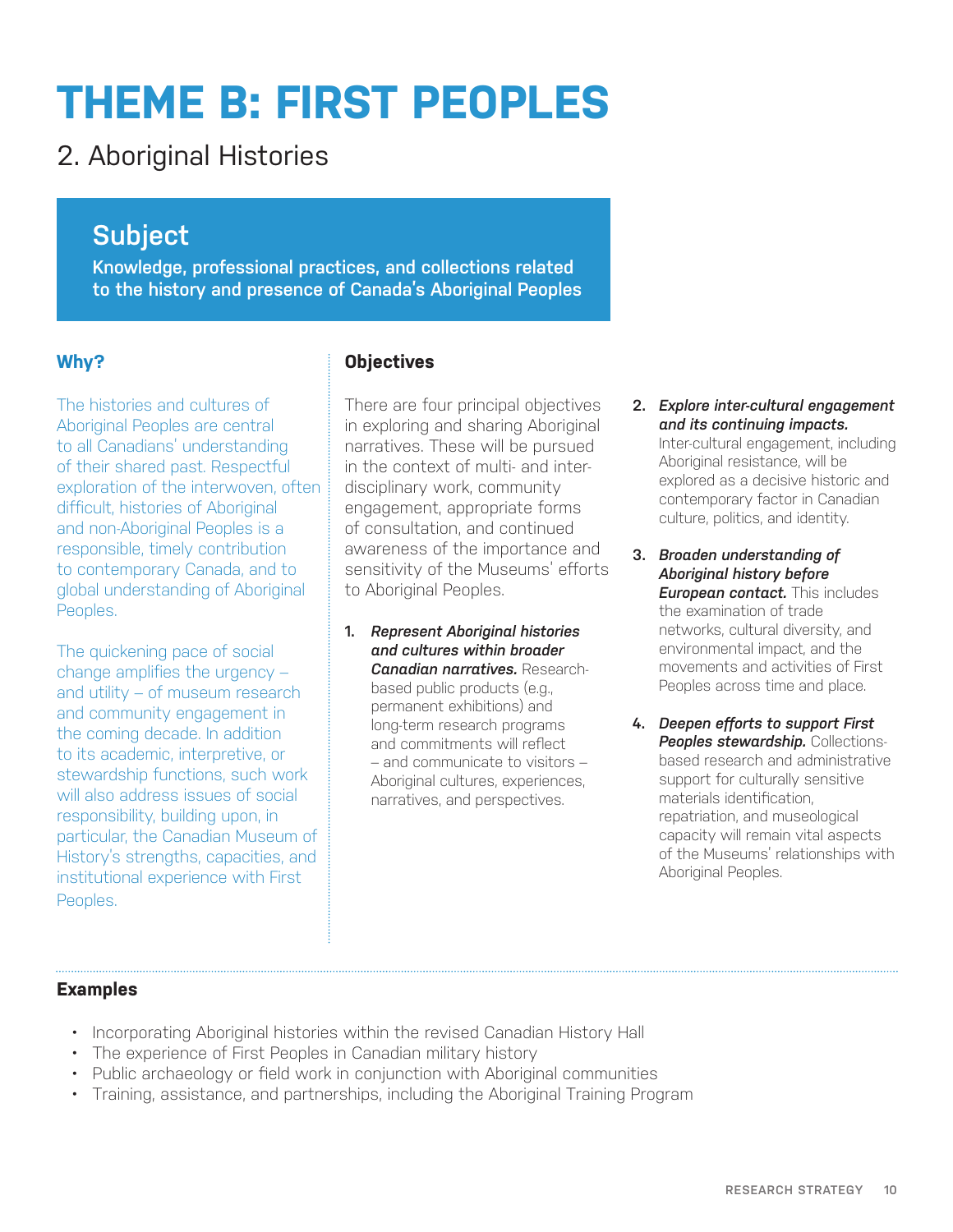## 1. Power and Politics

## **Subject**

**The role and practice of power, politics, and leadership in Canadian history** 

## **Why?**

The distribution and exercise of power and influence, collective and individual choices, decision making, leadership, and politics – broadly defined – represent a rich cluster of research themes. This includes not only the rise of the modern Canadian state, but also traditional structures of governance and authority in Indigenous societies, grassroots movements, collective action, and the history of political participation.

Traditionally under-represented in museum collections, political history narratives are complicated and complemented by multimedia tools, including digitized material. Such narratives must reflect Canada's multicultural, multiethnic fabric, the forces of globalization, and an honest recounting of both conflict and compromise.

## **Objectives**

Both Museums are well-positioned to play leading roles in this area. The War Museum's recent success in telling complex, sometimes difficult, political narratives can be drawn upon more broadly to frame substantial projects. Collections practices, especially at the Canadian Museum of History, will also reflect this commitment. Critical junctures, for both Museums, occur in the period leading to 2017, when work on the revised Canadian History Hall will parallel efforts to mark multiple national anniversaries. Objectives are:

**1.** *Depicting the evolution of Canadian democracy. Canada's* historical path towards greater equality, justice, and political representation has been difficult and uneven, and remains incomplete. It is also one of the world's most remarkable constitutional achievements.

- **2.** *Exploring multiple concepts of political power, influence, and nationalism.* Debates over politics, power, community, and nationhood feature as prominently in Canada's past as in its present. The Museums will present multiple voices and unique perspectives on these, and encourage visitor and public engagement.
- **3.** *Documenting Canadian efforts in support of global security.* From the early twentieth century, Canadian military and diplomatic efforts in war and peace were focused outside North America. This objective examines the World Wars, Korea, and multinational organizations, and includes nonmilitary efforts such as domestic civil defence, aid, development assistance, and the work of NGOs.

- Canada's 'Road to Confederation' and the 1867 agreement
- The history of political reform movements, regional dissent, and secessionism
- Canada and multilateral security since 1945
- Leadership in Canadian history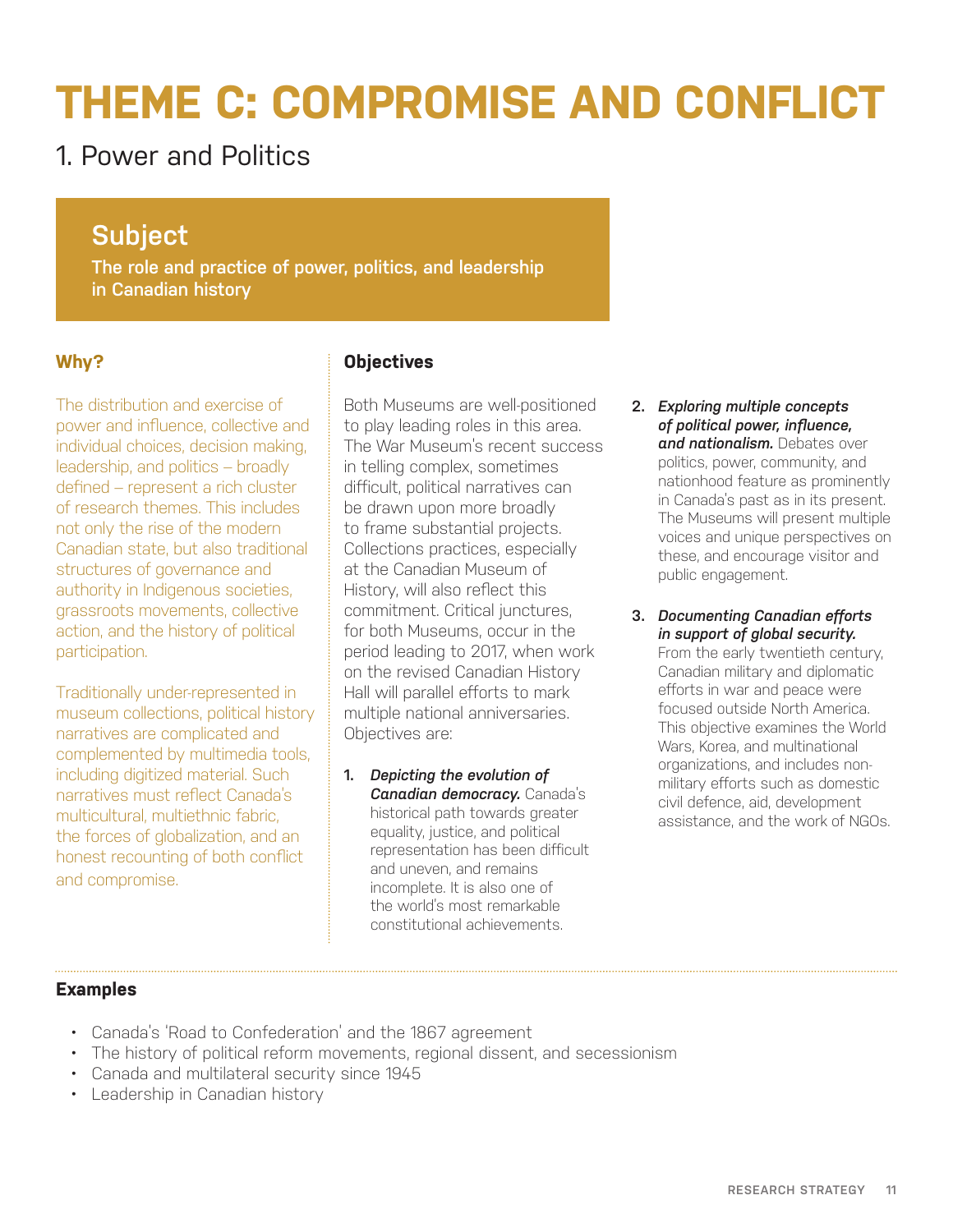## 2. Population Movements and Settlements

## **Subject**

**The nature of population movements and settlement patterns**

### **Why?**

Canada is not simply a nation of immigrants. Population movements, internally and externally, have played a decisive role in its history for thousands of years.

Those external factors that determined the nature and timing of immigration link Canada to transnational and global events. Internal factors, including the natural environment and settlement initiatives, affect community formation, identity, culture, political organization, and patterns of economic activity. Emigration is another historical trend with deep roots and transnational implications. Relationship networks provide practical ways of studying population movements and diaspora communities.

## **Objectives**

The encounters and linkages between peoples and groups on the move, and the exchanges of goods and ideas they engender, offer multiple avenues for research, community engagement, and external partnerships. The same is true of relationships between Canadians and the natural world, including Canada as a littoral country. Projects explore internal migration, community history, forced resettlements, environmental history, and social transition. Objectives include:

- **1.** *Deepening knowledge of First Peoples movements and adaptations.* This encompasses movements into and within the North American landmass, from ancient times to the present, including contemporary urbanization.
- **2.** *Documenting and preserving migration narratives.* The Museums can play an enhanced and supporting role in this area, with appropriate partnerships. especially for mid-twentieth century immigrant groups.
- **3.** *Exploring the impact of war and conflict on population movements.*  War-affected refugees, the internally displaced, and postwar resettlement programs (e.g., Canadian and foreign veterans, war brides, and orphans) figure prominently here, with myriad opportunities for multidisciplinary study.

- The evolving, adaptive use of tools and technologies by ancient peoples
- Assisting community groups to collect and preserve migration narratives
- Population movements in the transition from war to peace, around 1945
- The shift from camp to settlement in the Canadian Arctic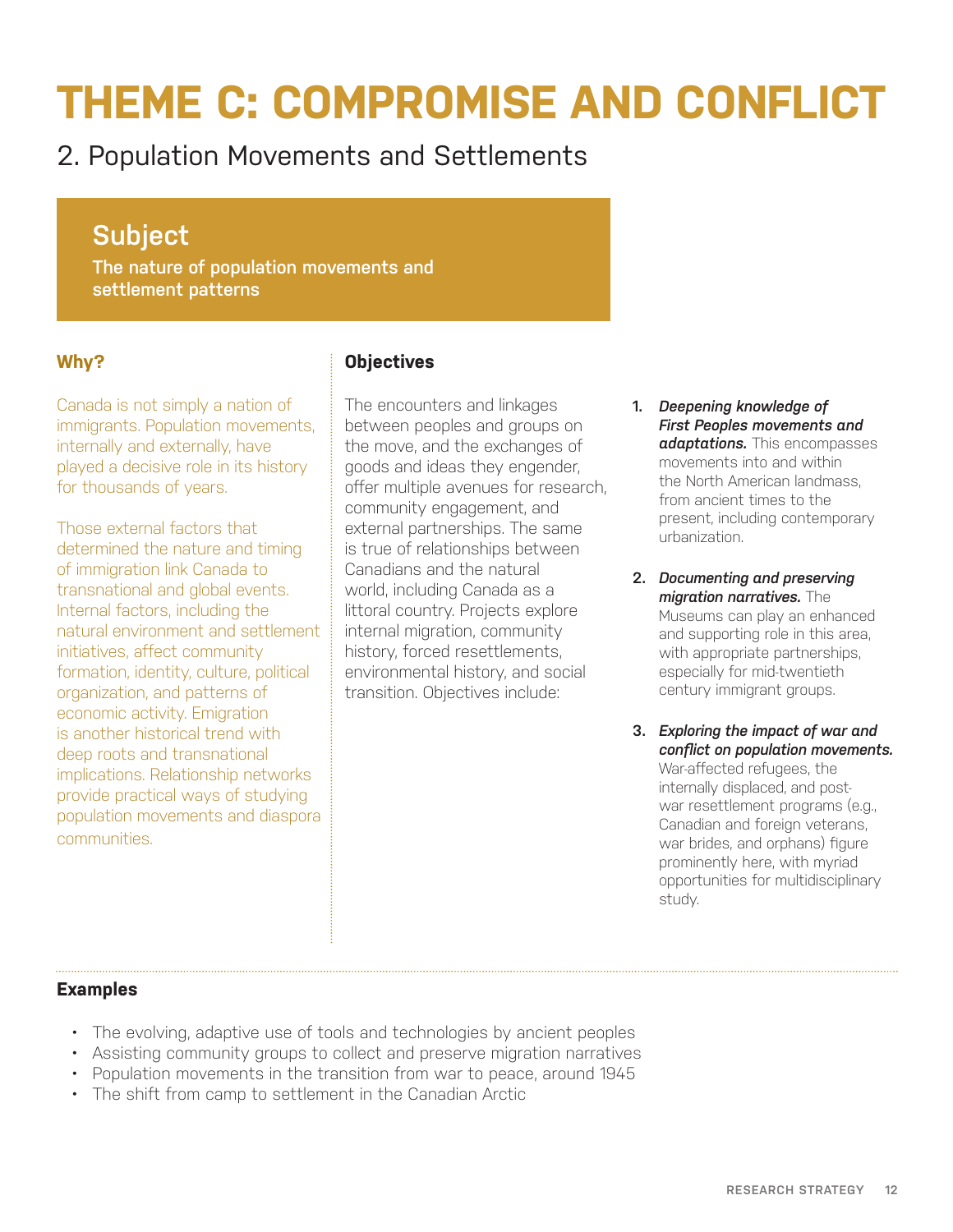3. Canada and the World

## **Subject**

**Canada's place in the world, and the world's place in Canada** 

## **Why?**

World events, both historical and contemporary, inform both Museums' interpretive mandates, especially in the areas of exhibitions and public programs.

Recent consultations reiterated the public expectation that the Museums address foundational topics, where possible adding Canadian perspectives to international stories. In a shrinking, globalized world, such understanding has additional importance, helping Canadians to explore and discuss world affairs that impact their lives. Museum research does the reverse as well, presenting Canada and its contributions to the world.

## **Objectives**

This theme focuses, first, on global history and perspectives, especially those historical contexts that affected Canada and, second, the ways in which Canadian actions or ideas affected the world. It uses national collections and existing expertise to do this, but relies heavily on partners, new media, and borrowed products. This theme balances the presentation of broad narratives in large projects with more specific subjects in smaller ones. There are four objectives:

**1.** *World civilizations.* The Museums will continue their historic commitment to explore global stories, adapting these, where required, for Canadian audiences. They will privilege those that have greater contemporary resonance, interpreting past events in more meaningful ways for current audiences.

- **2.** *Decisive encounters.* The Museums will research selected stories of particular Canadian and global impact. Individual objects, events, or people can form the basis of these, alone or within larger contexts.
- **3.** *The international history of Canada.* Imperial competition, trade, and globalization are among those global forces shaping Canadian history. The Museums will work with national and international partners here, creating new knowledge and helping to build international communities of interest.
- **4.** *Bringing Canadian stories to the world.* The Museums' will exercise greater influence in sharing Canadian stories and perspectives internationally, through specific projects and partnerships, and improved professional networks.

- Ancient Greece and its influence on the modern world
- Historic documents of Canada (e.g., international treaties)
- The global history of the First World War
- Canada in Former Yugoslavia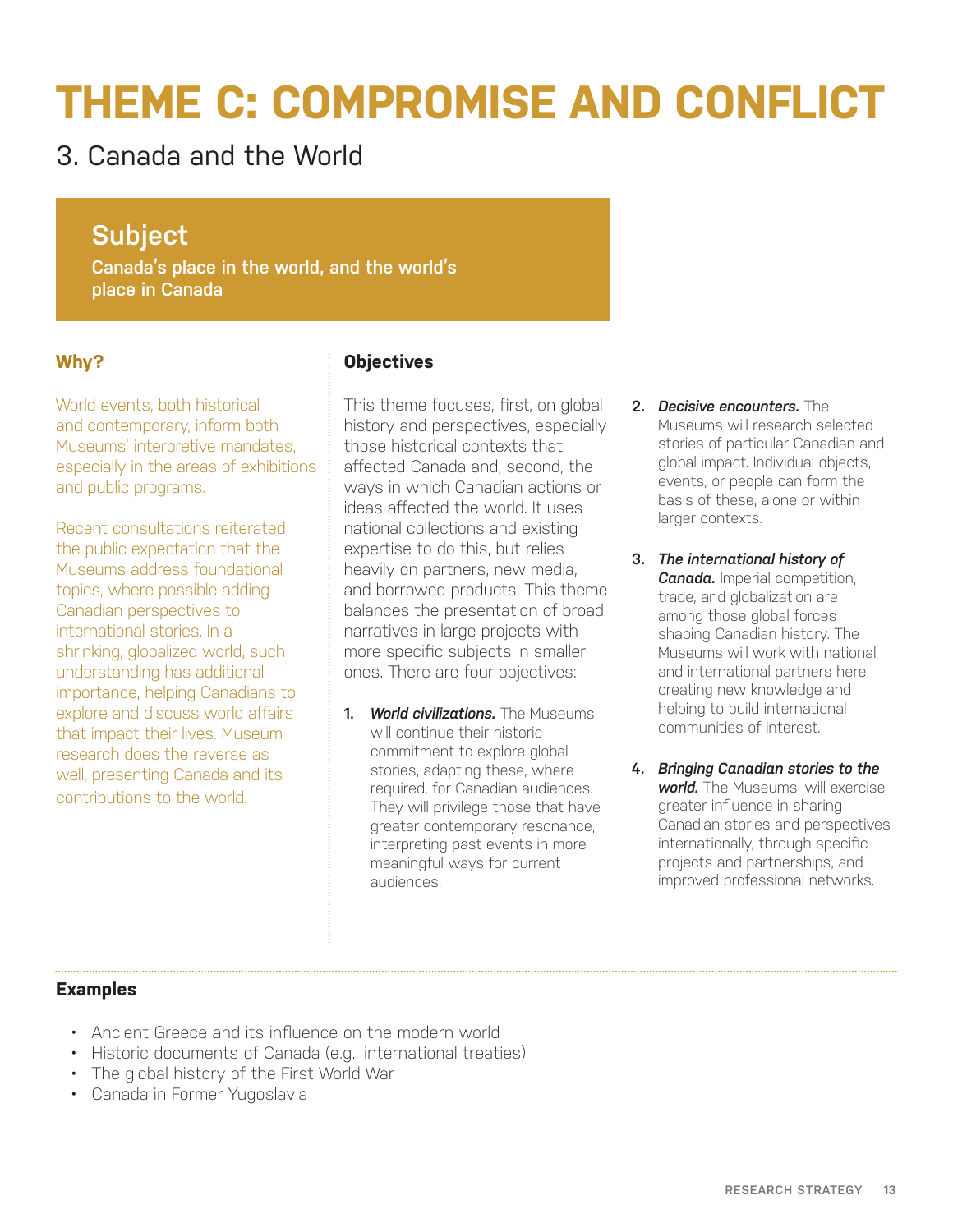## 4. Cultural Expression

## **Subject**

**The value and meanings of cultural expression as intrinsic to human experience, identity, and history**

## **Why?**

Cultural expression – in arts and craft, design, leisure, and play, for example – is fundamental to understanding human experience. It has shaped Canadian identity, and how Canadians are viewed by others. It can unite, by attention to shared experiences or perspectives, or deeply divide, with conflicting symbols, aesthetics, or practices.

Study and interpretation of cultural expression has the capacity to encourage emotional or political intelligence, and to understand the subtlety or intractability of difference. By bringing to public attention critical perspectives or previously marginalized voices, the study of cultural expression can enhance Canadians' awareness of sensitive issues.

## **Objectives**

Tangible and intangible expressions of culture are among the unique ways that museums can examine and represent historical subjects. Such explorations move history beyond the realm of printed records or static images to embrace a variety of disciplinary forms or intangible evidence. The Canadian Museum of History has unparalleled expertise in areas such as music, Aboriginal culture, and folklore, while the War Museum's strengths include art, photography, and oral history. Objectives include:

**1.** *Explore the history of leisure in Canada, including sport and*  **play.** This should draw on recent work to explore specific sports or activities, and to reflect social or community perspectives in associated projects. Hockey, lacrosse, and childhood games are obvious subjects, as well as less structured leisure pursuits (e.g., gardening, cultural tourism, and electronic games).

- **2.** *Promote collections-based explorations of Canada's cultural history.* The existing national collections offer substantial scope for research, with greater attention to public access, collections sharing, and creative study.
- **3.** *Develop partnerships in the history of cultural expression.*  This proceeds logically from recent progress in developing more formalized partnerships with portfolio and non-portfolio agencies. Music, art, multimedia, and storytelling should feature in this effort.

- The centenary of the National Hockey League (NHL) in Canada in 2017
- Aboriginal and Northern art and sculpture
- Musical expression in Canada
- Programs to document and interpret Canada's military history (e.g., in art)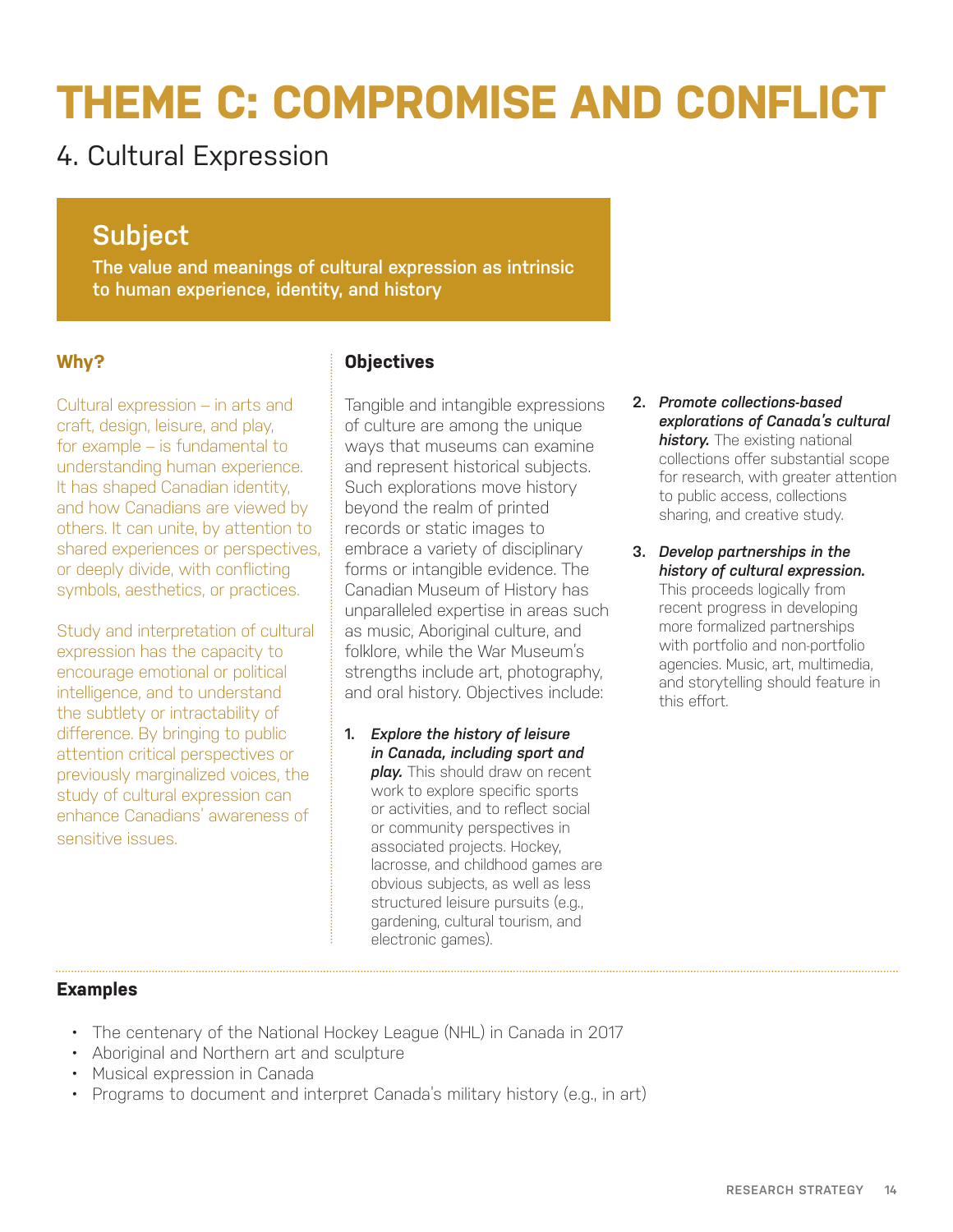## Conclusion

The Research Strategy will affect all Museum offerings and core activities.

It will guide the subjects and types of material studied, collected, and disseminated, and will act as principal vehicle for cooperation and communication, within and beyond the Museum. The document and its ensuing activities represent a fundamental commitment to long-range research, and will play a preponderant role in research planning.

Within the Strategy's ten-year timeframe, the Museums expect to play national leadership roles in each of its priority areas. They will produce new knowledge and new perspectives, while stimulating widespread discussion on issues of interest and concern to Canadians.

The Research Strategy will improve transparency in project selection, assessment, and reporting. It will enable greater attention to testing, innovation, and responsible risk-taking, while also helping to establish clearer, longer-term objectives for collections development, exhibitions, and other major activities.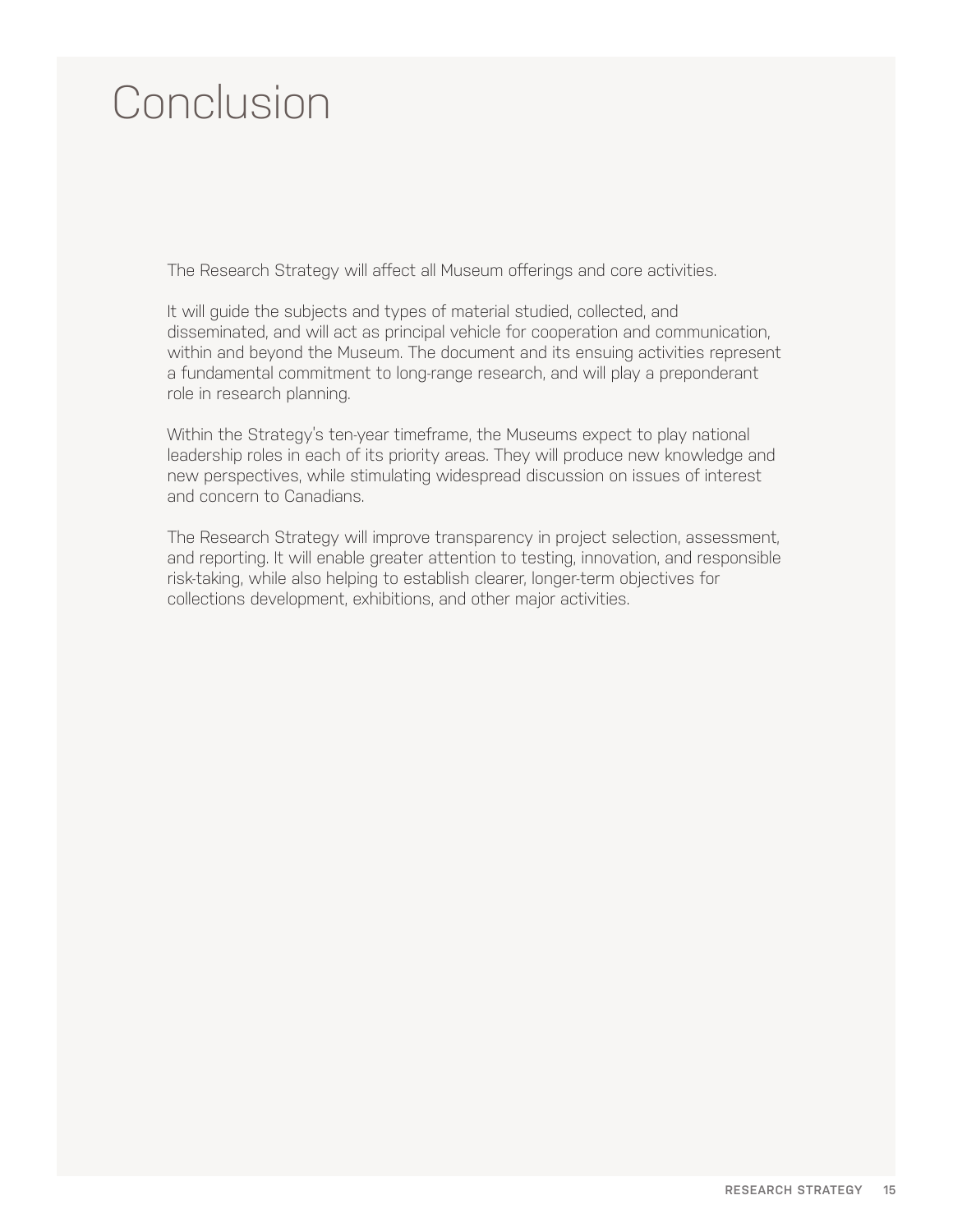## **Appendix A**

## Process and Principal Contributors

## *Process*

A joint team of CMH-CWM researchers, planning officers, and managers produced this Research Strategy. The team's work reflected corporate intentions and directions, an external survey of the research environment, prevailing scholarly and museological trends, and several intensive rounds of internal and external discussions.

Starting in the spring of 2012, all research staff members at both Museums were consulted during a series of group meetings led by team members, as well as a full-day meeting of all CMH researchers animated by a professional facilitator. Researchers were asked to provide input on the role and nature of research at both Museums, the strategic direction of research for the next ten years, and the key strategic priorities on which they believed the Museums should focus its energy, resources and skills.

Staff members from other divisions and branches of both Museums were also consulted during a separate series of meetings. The purpose of these meetings was to survey research activities outside of the traditional research divisions, to gather views on research from non-researchers, and to seek additional input about the strategic direction of research from those who frequently use or are impacted by research, but who, normally, do not undertake it.

From November 2012 to January 2013, the planning team met with scholars, museum professionals, and other invitees in a series of face-to-face discussions in 16 Canadian cities, from St. John's to Victoria to Iqaluit. Discussions were structured around four broad themes: Canadian Content, Partnerships and Collaborations, Guiding Principles, and Museology. These meetings provided the team with a sense of how the museum and academic communities in Canada think the Museums should approach research in the next ten years. It resulted in numerous suggestions, insights, and specific recommendations.

Following the external discussions, researchers at both Museums were once again invited to a series of small-group meetings. Team members briefed colleagues on the results of the cross-Canada discussions, allowed them an opportunity to react to issues that had been raised outside the organization, and encouraged them to offer more specific input.